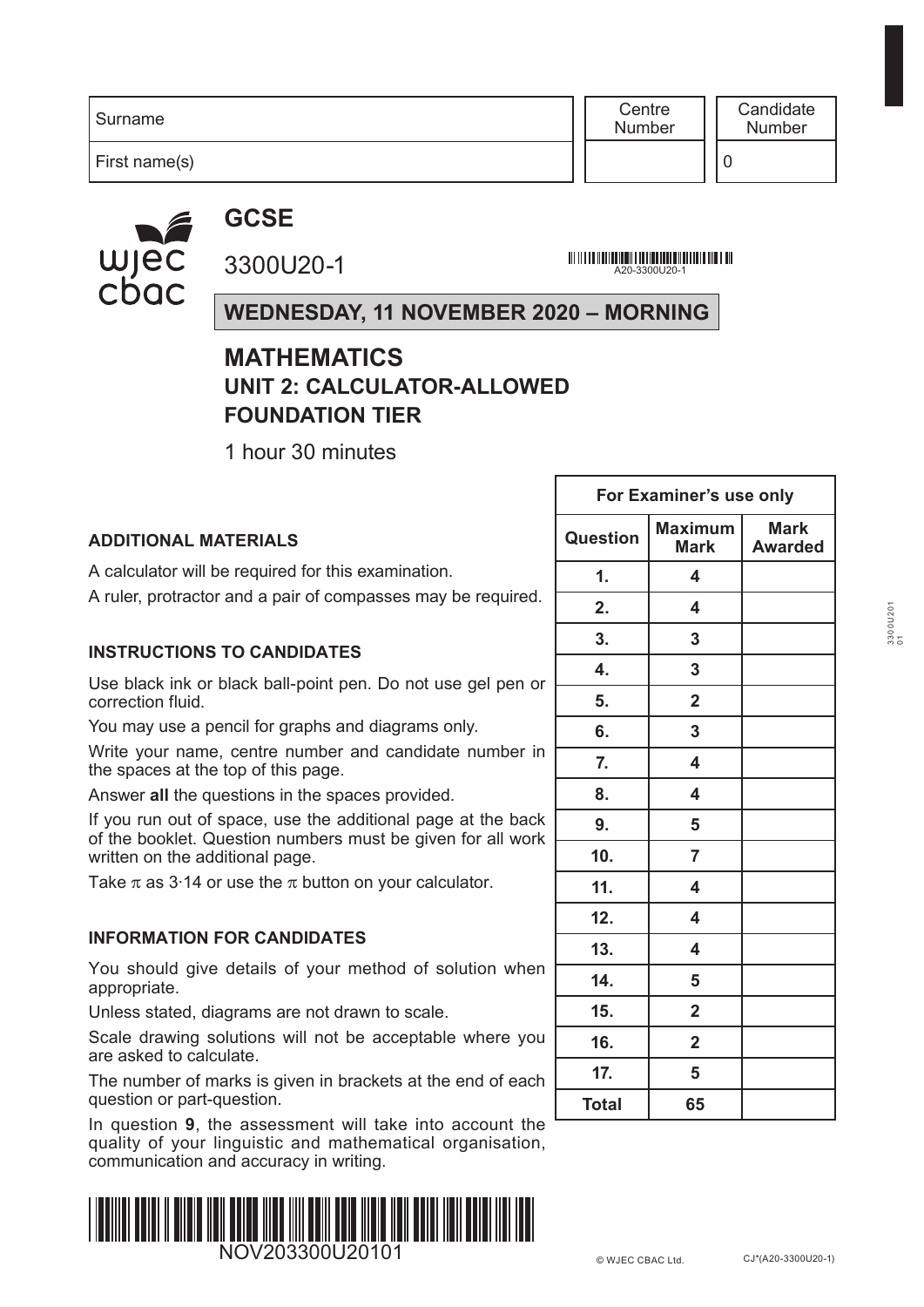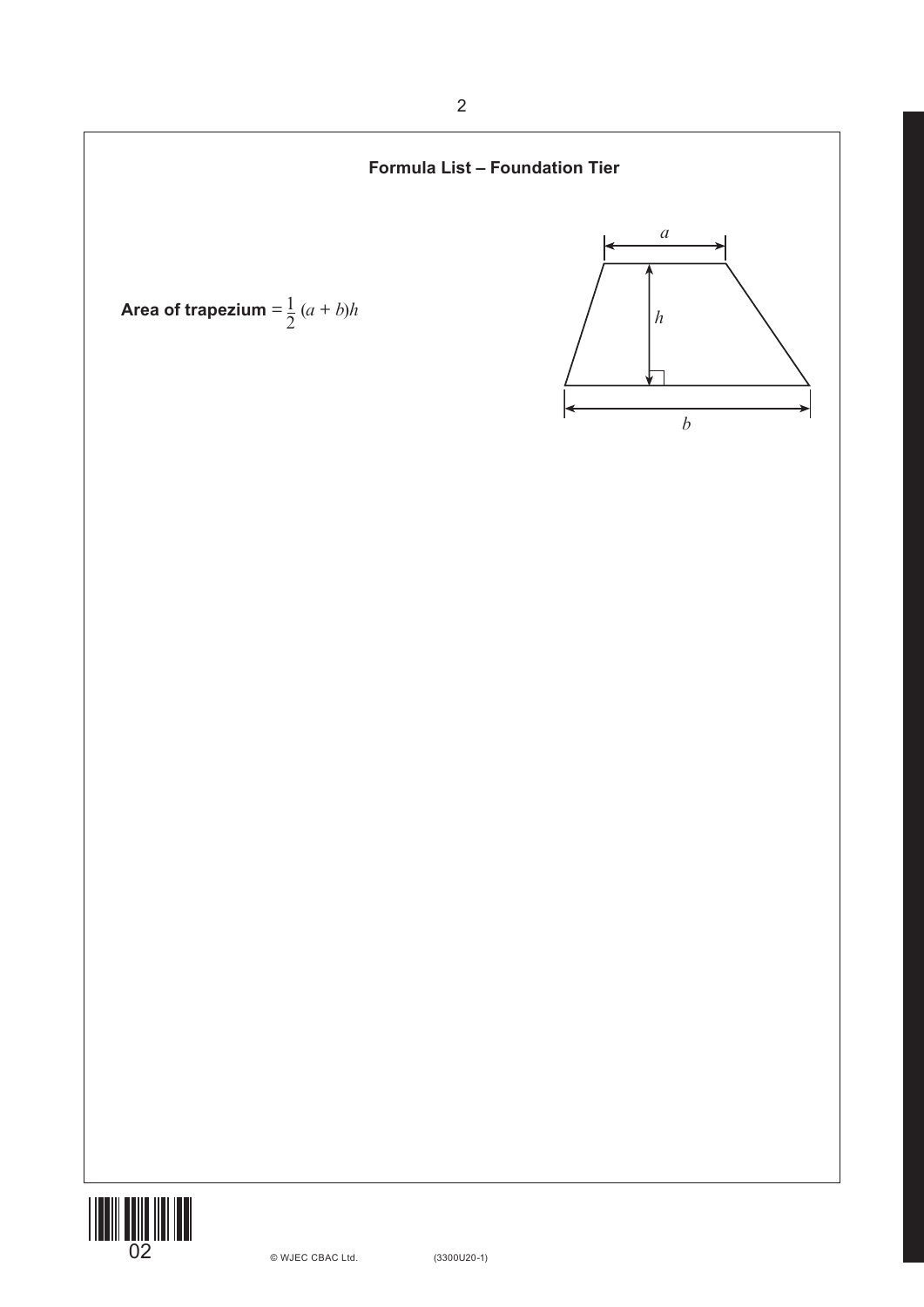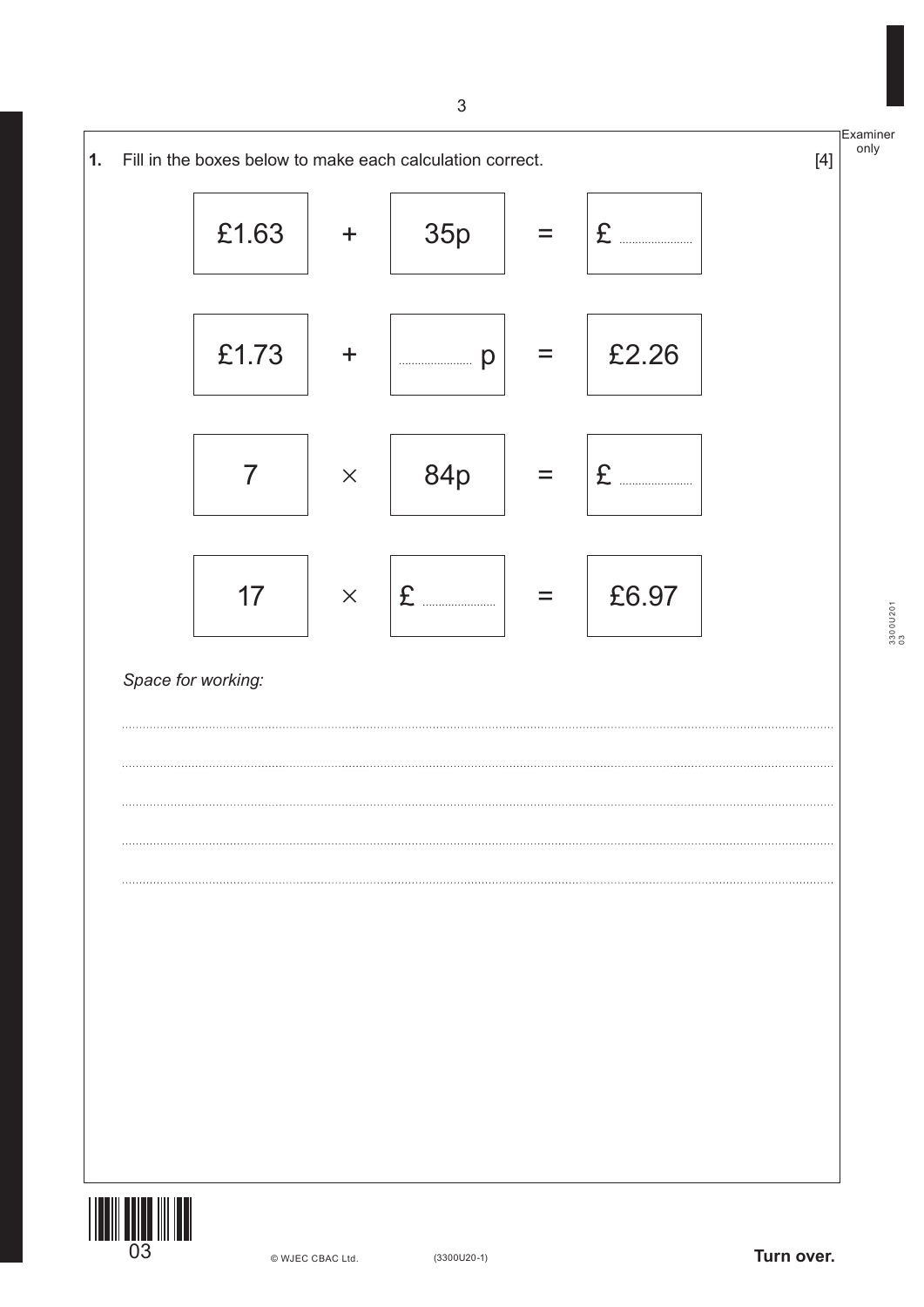| 2. | (a) | Write the number three million, seven hundred thousand in figures.                                           | Examiner<br>only<br>$[1]$ |
|----|-----|--------------------------------------------------------------------------------------------------------------|---------------------------|
|    | (b) | In the boxes below, write the largest possible four-digit even number.<br>You may use digits more than once. | $[1]$                     |
|    | (c) | Write down all the factors of 15.                                                                            | $[2]$                     |
|    |     |                                                                                                              |                           |
|    |     |                                                                                                              |                           |
|    |     |                                                                                                              |                           |
|    |     |                                                                                                              |                           |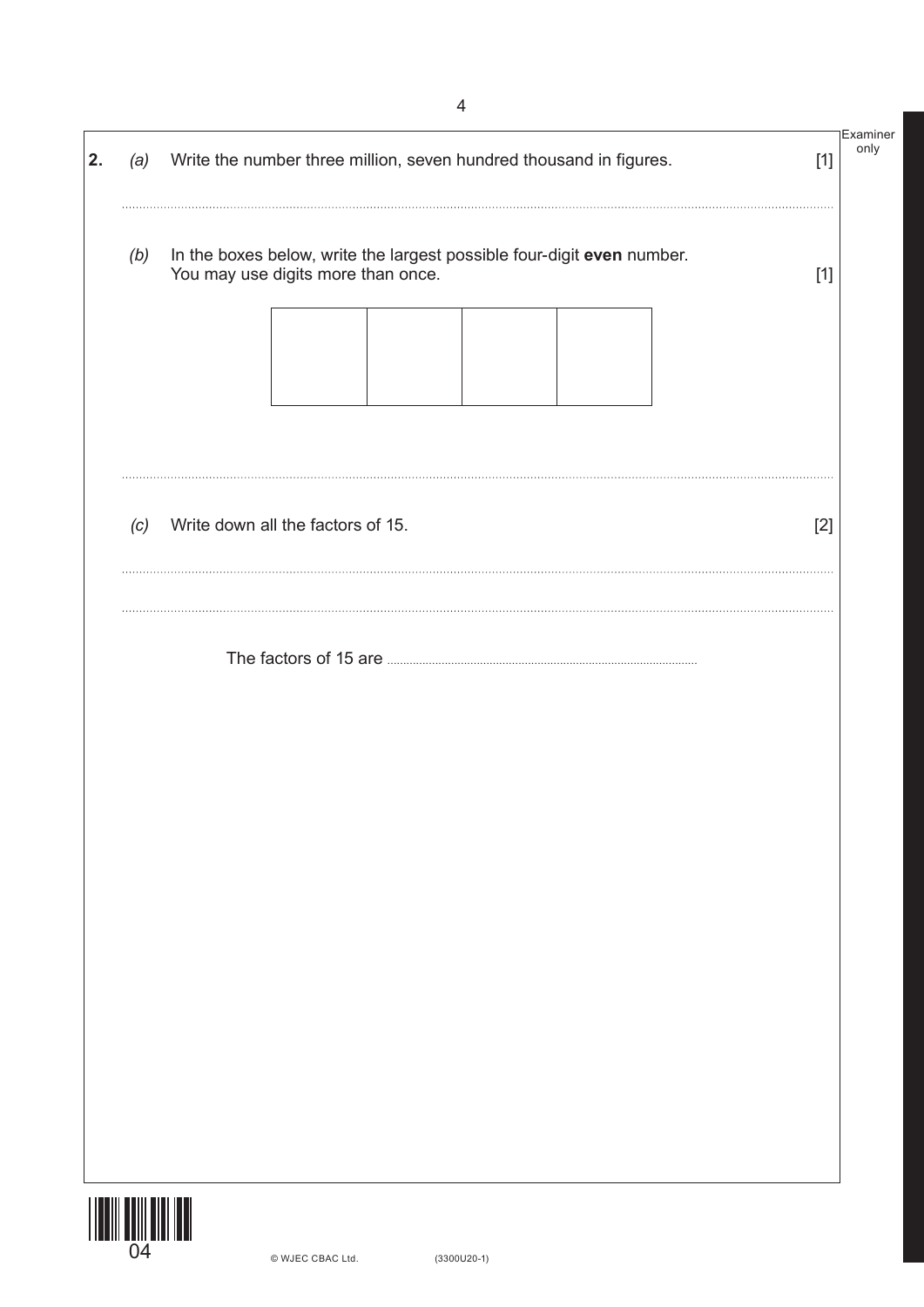| (a)  | Swansea on 1st May next year.                                                  |                                                                                                                            |                                         |                                  | Circle the best expression from those below to describe the chance of it snowing in | $\lceil 1 \rceil$ |
|------|--------------------------------------------------------------------------------|----------------------------------------------------------------------------------------------------------------------------|-----------------------------------------|----------------------------------|-------------------------------------------------------------------------------------|-------------------|
|      | impossible                                                                     | unlikely                                                                                                                   | an even chance                          |                                  | likely<br>certain                                                                   |                   |
| (b)  |                                                                                | Dyfrig has a bag containing identically-sized coloured balls.<br>There are ten black balls and ten green balls in the bag. |                                         |                                  |                                                                                     |                   |
|      | Dyfrig adds red balls to the bag.                                              |                                                                                                                            |                                         |                                  |                                                                                     |                   |
|      | selecting a red ball.                                                          | Now, when Dyfrig selects a ball at random, there is an even chance of                                                      |                                         |                                  |                                                                                     |                   |
|      |                                                                                | How many red balls did Dyfrig add to the bag?                                                                              |                                         |                                  |                                                                                     | $[1]$             |
| (c)  | Circle the correct answer.                                                     | A fair six-sided dice is rolled and a fair coin is thrown.<br>Which of the following events is least likely to occur?      |                                         |                                  |                                                                                     | $[1]$             |
| dice | Rolling a<br>1 on the<br>coin                                                  | Getting a<br>head on the                                                                                                   | Rolling an<br>odd number<br>on the dice | Getting a<br>tail on the<br>coin | Rolling a<br>prime number<br>on the dice                                            |                   |
|      | Space for working:                                                             |                                                                                                                            |                                         |                                  |                                                                                     |                   |
| (a)  |                                                                                | Draw all the lines of symmetry on the rectangle below.                                                                     |                                         |                                  |                                                                                     | $[2]$             |
|      |                                                                                |                                                                                                                            |                                         |                                  |                                                                                     |                   |
|      |                                                                                |                                                                                                                            |                                         |                                  |                                                                                     | $[1]$             |
| (b)  | What is the special name given to a triangle that has three lines of symmetry? |                                                                                                                            |                                         |                                  |                                                                                     |                   |

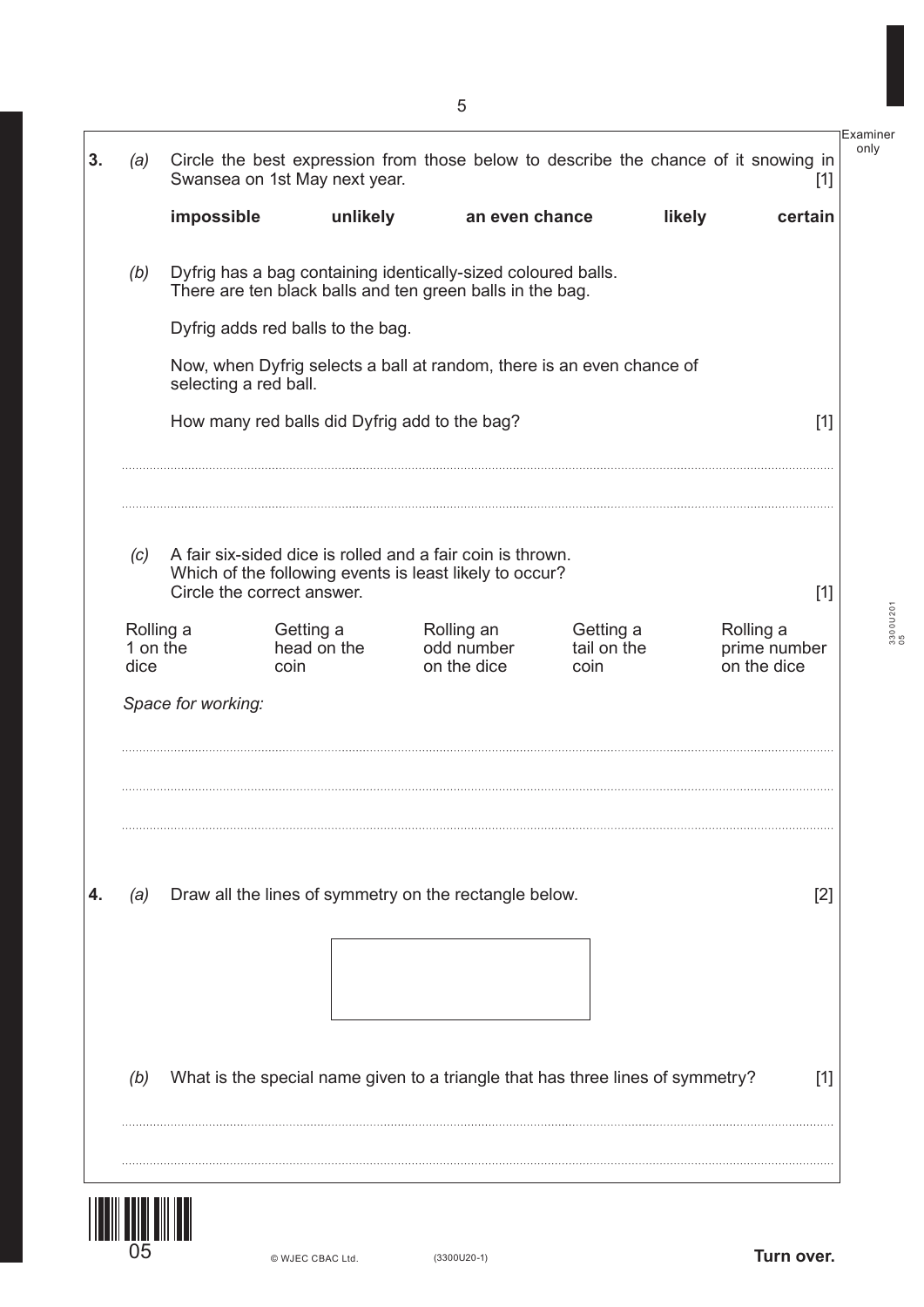|                                                                          | In each part, you must use all three of the digits.      |       |
|--------------------------------------------------------------------------|----------------------------------------------------------|-------|
| (a)                                                                      | Write the size of an angle which is an obtuse angle.     | $[1]$ |
|                                                                          | $\circ$                                                  |       |
| (b)                                                                      | Write the size of an angle which is a reflex angle.      | $[1]$ |
|                                                                          | $\circ$                                                  |       |
|                                                                          | Kate writes down three different even numbers.           |       |
|                                                                          |                                                          |       |
| The mean of Kate's numbers is 8.<br>She did not write down the number 8. |                                                          |       |
|                                                                          | What possible even numbers could Kate have written down? | $[3]$ |
|                                                                          |                                                          |       |
|                                                                          |                                                          |       |
|                                                                          |                                                          |       |
|                                                                          |                                                          |       |
|                                                                          |                                                          |       |
|                                                                          |                                                          |       |
|                                                                          |                                                          |       |
|                                                                          |                                                          |       |
|                                                                          |                                                          |       |
|                                                                          |                                                          |       |
|                                                                          |                                                          |       |

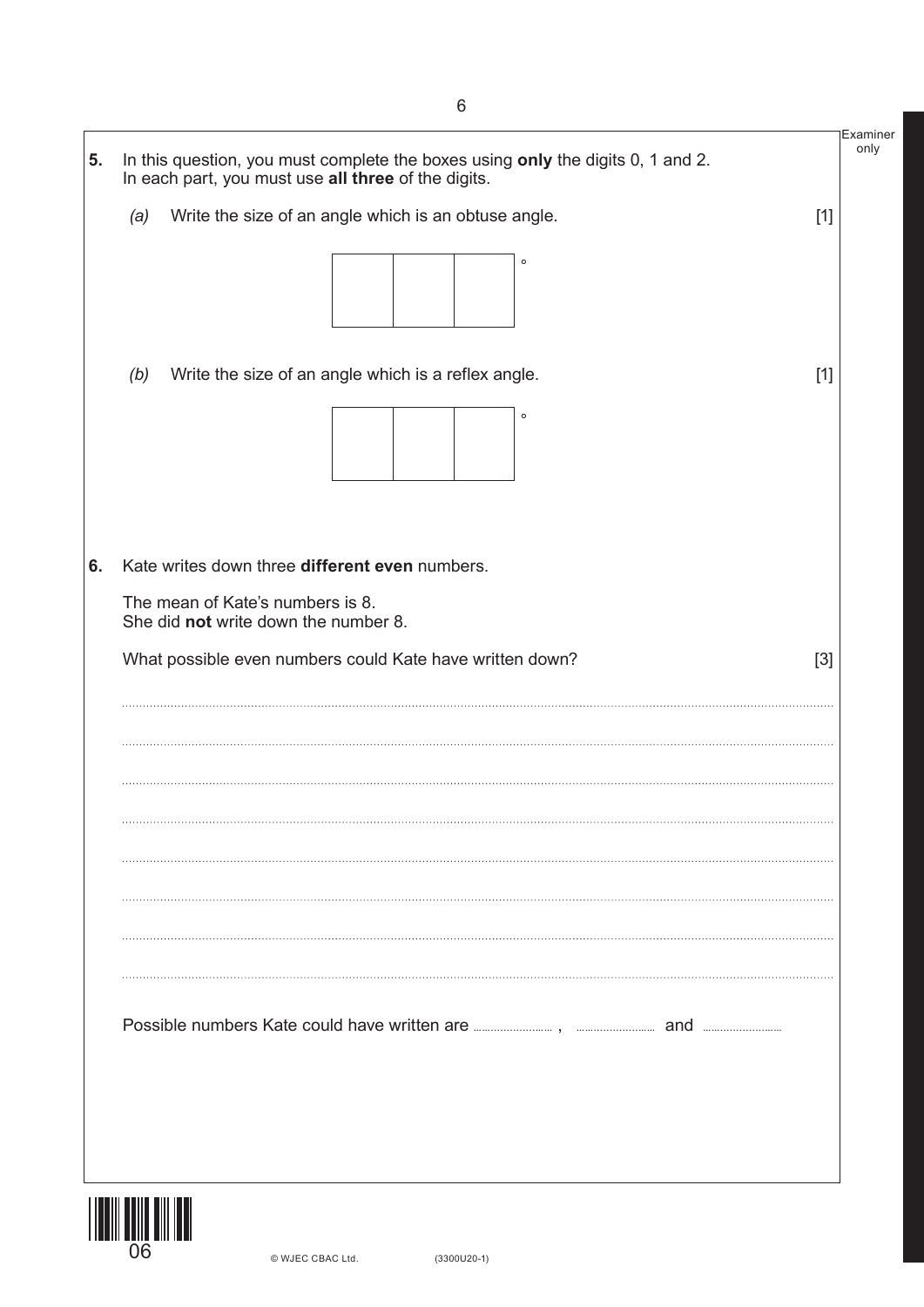

The first row has been completed for you. [4]

| <b>Fraction</b> | <b>Decimal</b> | Percentage        |
|-----------------|----------------|-------------------|
| $\frac{1}{4}$   | 0.25           | 25%               |
|                 | 0.3            | $\frac{0}{0}$<br> |
| <br>20          |                | 45%               |



3300U201 3300U201<br>07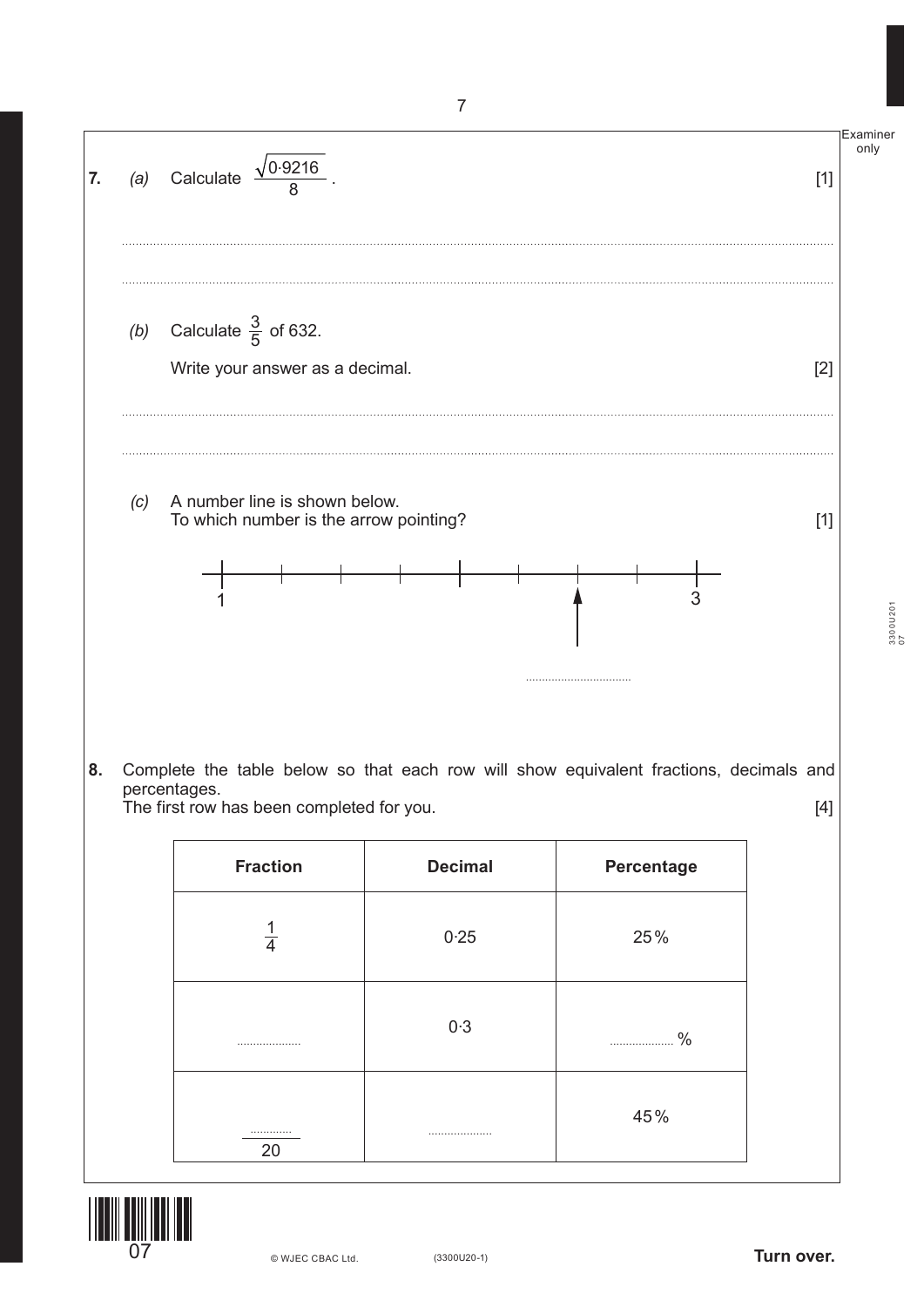Examiner only **9.** *In this question, you will be assessed on the quality of your organisation, communication and accuracy in writing.*  Two friends are making cuboids out of centimetre cubes. Gareth's cuboid is shown below. *Diagram not drawn to scale* Ivy makes a different cuboid. Her cuboid has: **•** the same length as Gareth's cuboid, **•** a width six times the width of Gareth's cuboid, **•** a height five times the height of Gareth's cuboid. What is the volume of Ivy's cuboid? You must show all your working. The same state of the state of  $[3 + 2$  OCW] height width length

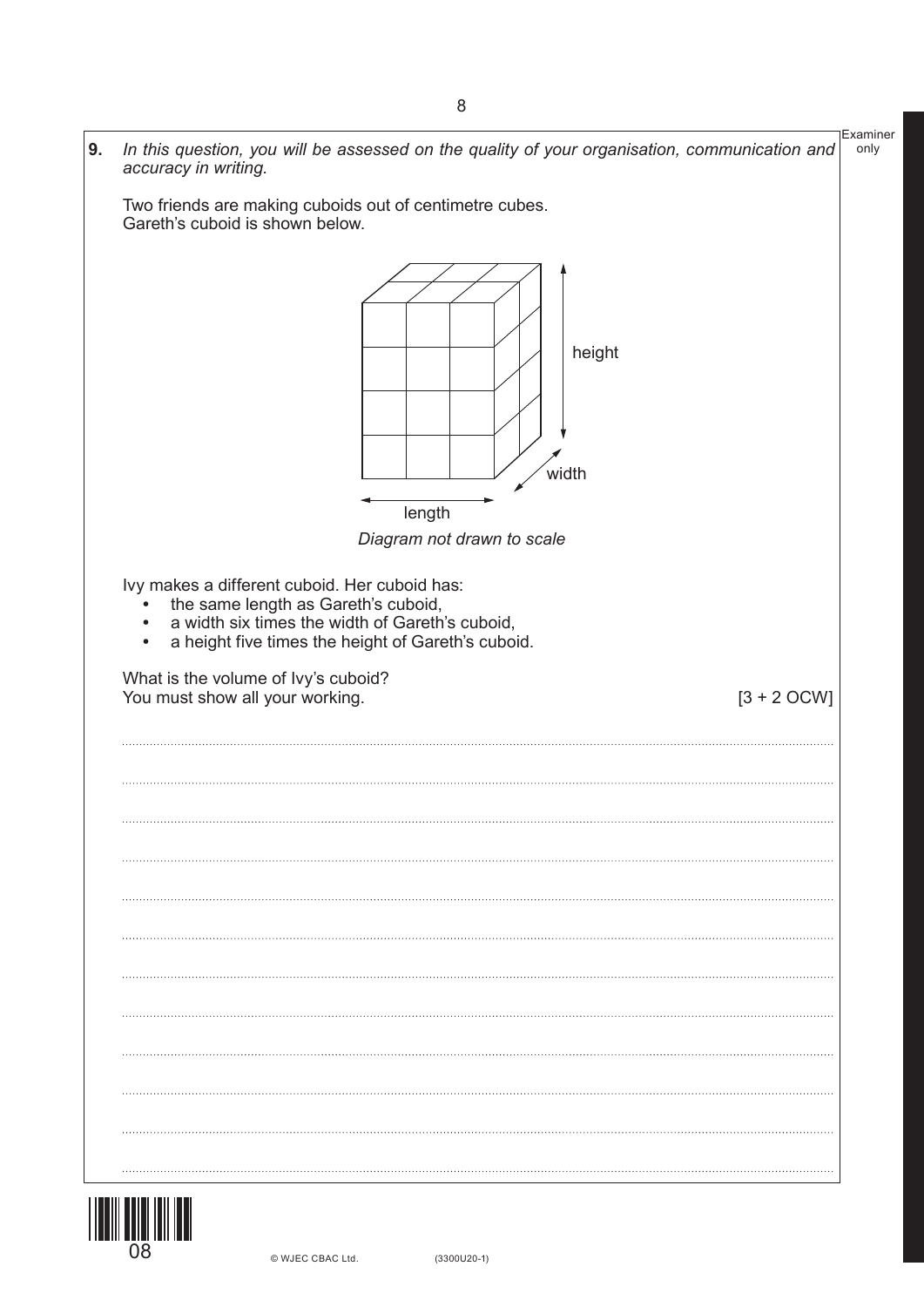|     |      | (i) Evaluate $\frac{1}{0.25^2}$ . |                  |                                                                               |      |                                             | $[1]$                                                                                                           | only     |
|-----|------|-----------------------------------|------------------|-------------------------------------------------------------------------------|------|---------------------------------------------|-----------------------------------------------------------------------------------------------------------------|----------|
|     | (ii) |                                   |                  |                                                                               |      |                                             | $[2]$                                                                                                           |          |
| (b) |      |                                   |                  |                                                                               |      |                                             | $[2]$                                                                                                           |          |
| (c) | (i)  | 91                                | 151              | 199                                                                           | 219  | 247                                         | $[1]$                                                                                                           | 3300U201 |
|     | (ii) |                                   |                  |                                                                               |      |                                             | $[1]$                                                                                                           |          |
|     |      | 1197                              | 2197             | 3197                                                                          | 4197 | 5197                                        |                                                                                                                 |          |
|     |      |                                   |                  |                                                                               |      |                                             |                                                                                                                 |          |
|     |      |                                   | Find 62% of 7.8. | Evaluate $5.4^3 \times 3.7^2$ .<br>Circle your answer.<br>Circle your answer. |      | Give your answer correct to the nearest 10. | Which one of the following numbers is a multiple of 19?<br>Which one of the following numbers is a cube number? |          |

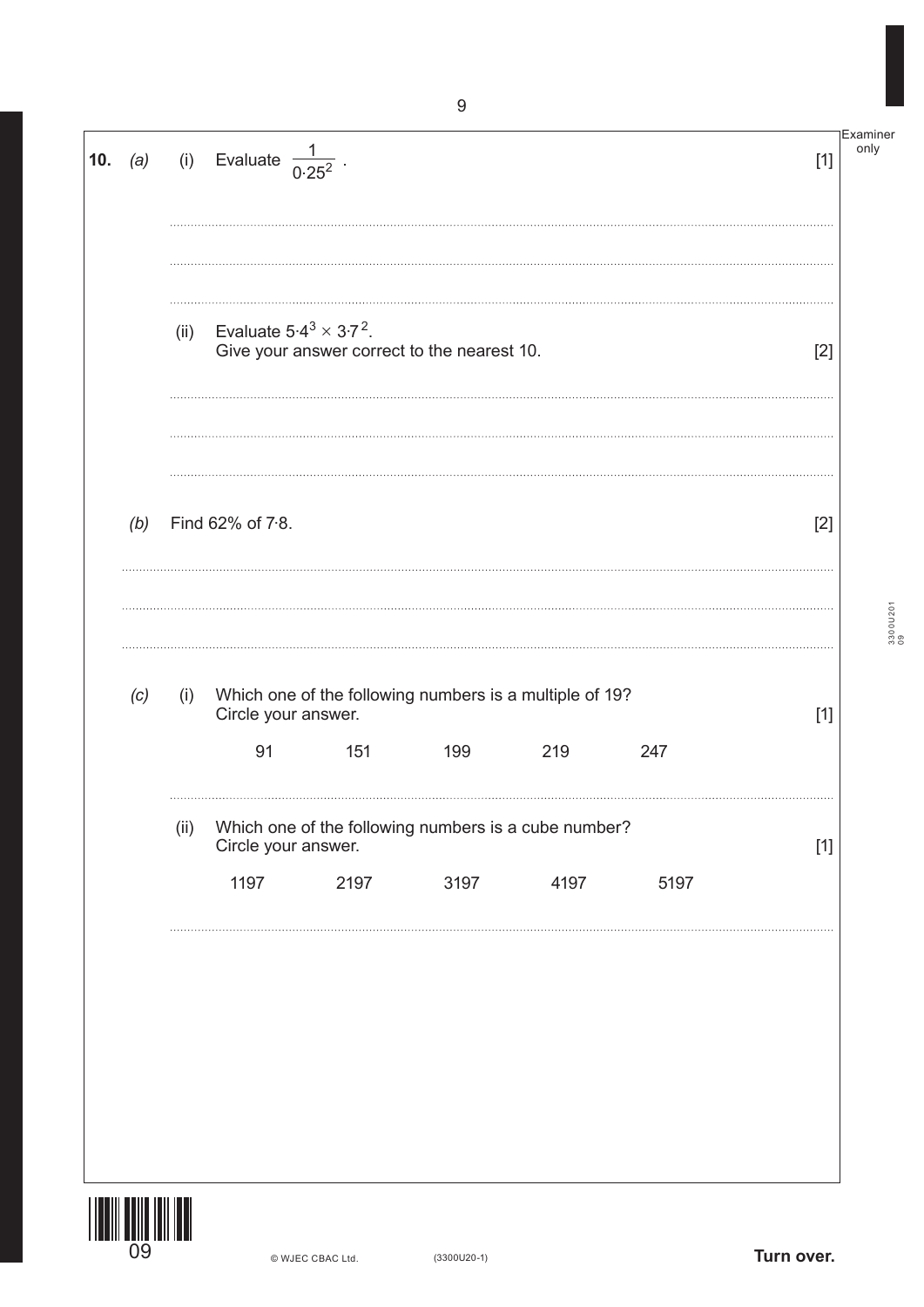|     |                           |           |                                                              |    | Write down the next two numbers in the following sequence.                            |  | $[2]$ |
|-----|---------------------------|-----------|--------------------------------------------------------------|----|---------------------------------------------------------------------------------------|--|-------|
|     | 50                        | 39        | 28                                                           | 17 |                                                                                       |  |       |
| (b) |                           |           |                                                              |    | Use the formula $x = 4a + 3b$ to find the value of x when $a = 7.2$ and $b = -4.6$ .  |  | $[2]$ |
|     | Each rod is 17.5 cm long. |           | 12. Identical rods can be placed end to end, as shown below. |    |                                                                                       |  |       |
|     |                           | $17.5$ cm | $17.5$ cm                                                    |    | $17.5$ cm                                                                             |  |       |
|     |                           |           |                                                              |    |                                                                                       |  |       |
|     |                           |           |                                                              |    | How many of these rods can be placed, in this way, between two points 4 metres apart? |  | $[4]$ |
|     |                           |           |                                                              |    |                                                                                       |  |       |
|     |                           |           |                                                              |    |                                                                                       |  |       |
|     |                           |           |                                                              |    |                                                                                       |  |       |
|     |                           |           |                                                              |    |                                                                                       |  |       |

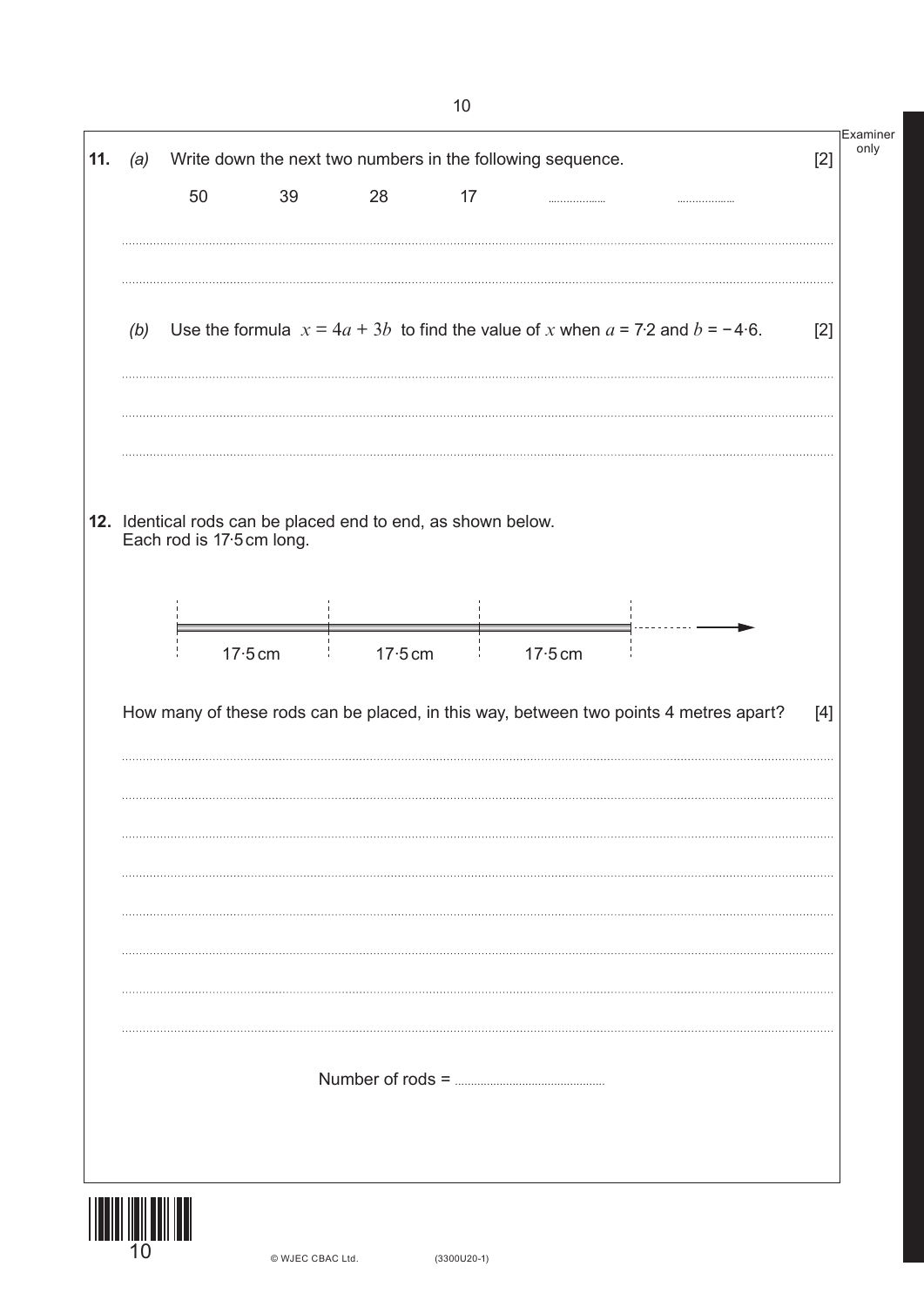# **BLANK PAGE**

11

## **PLEASE DO NOT WRITE ON THIS PAGE**

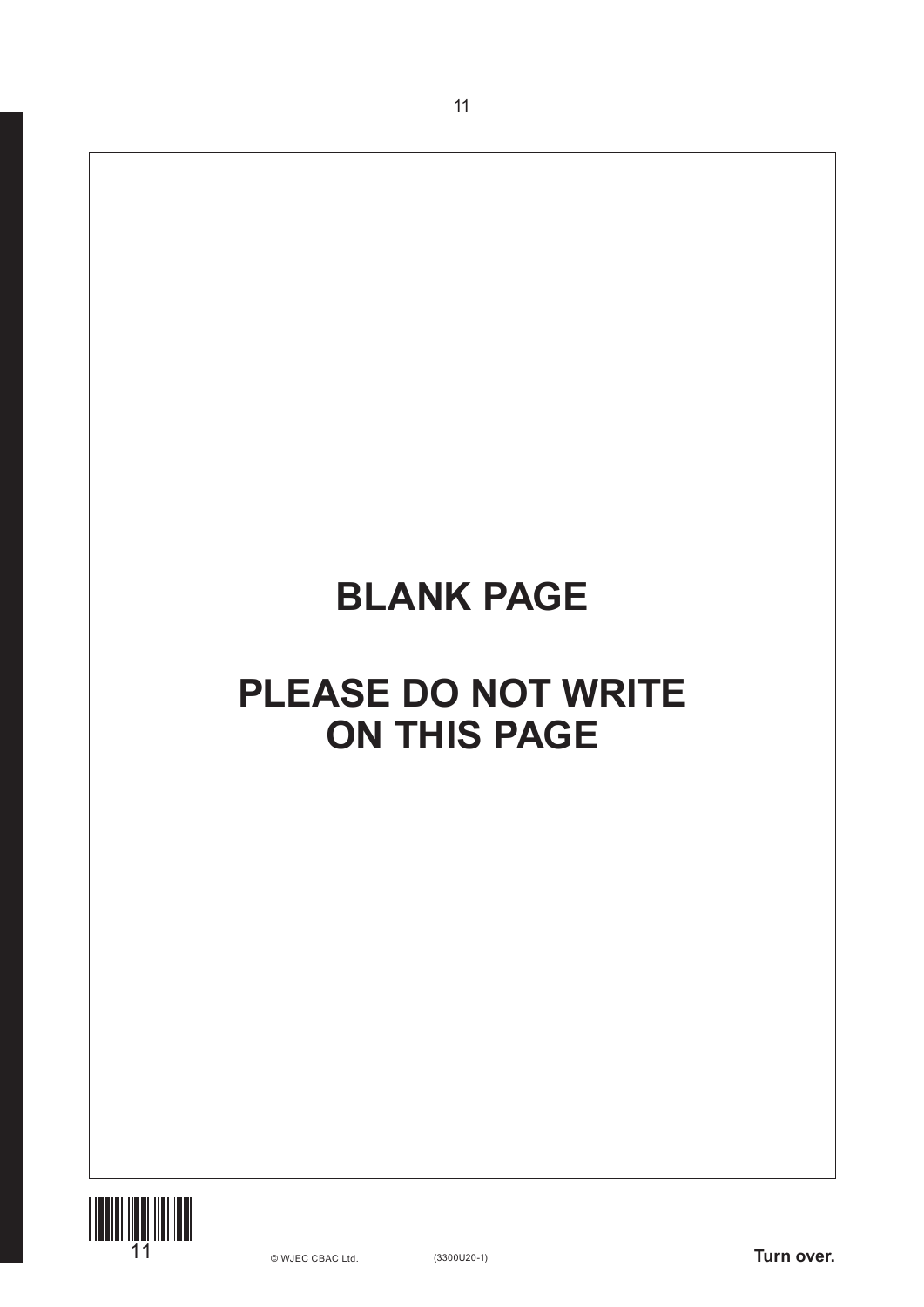

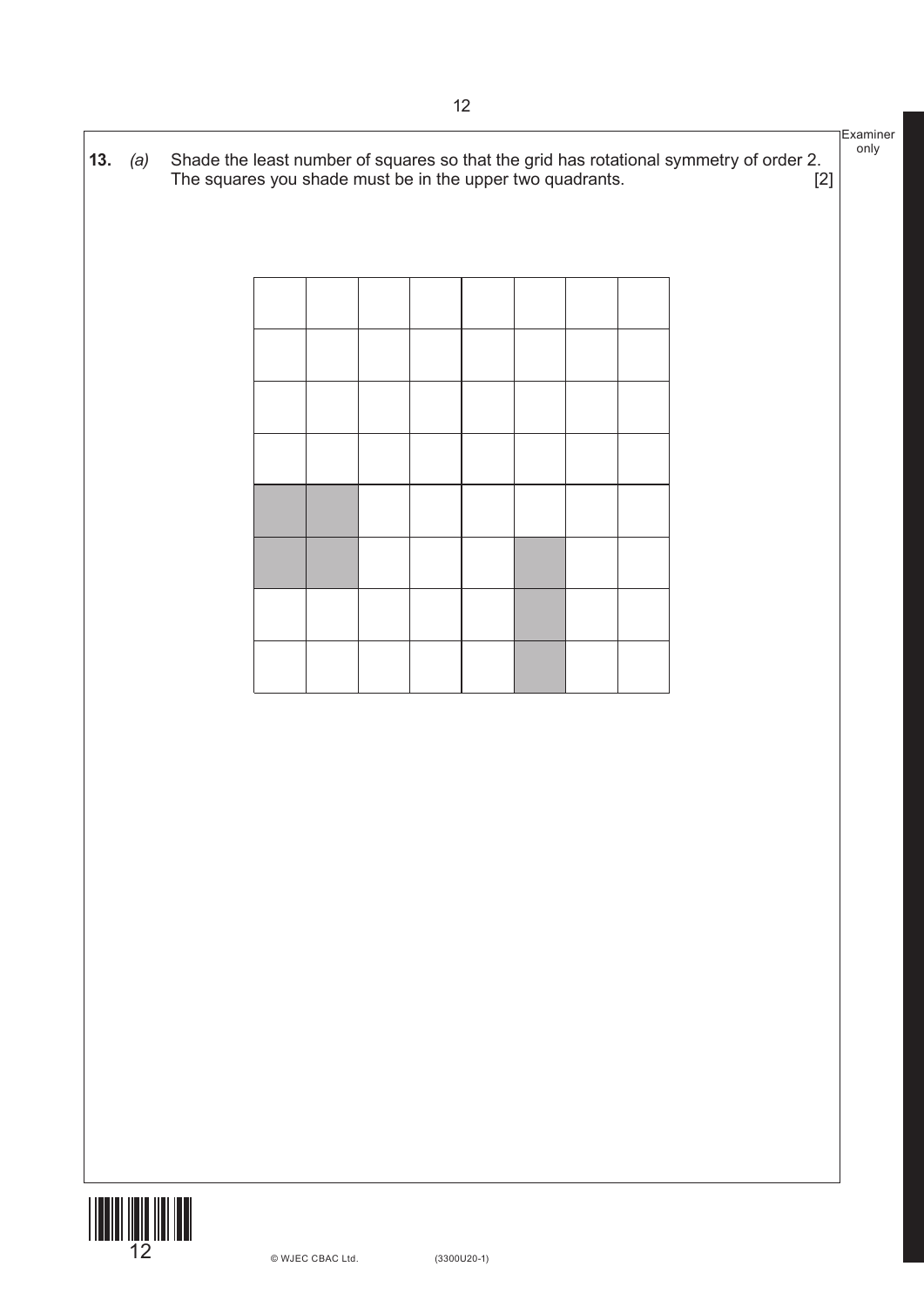

**13**  $\bullet$  WJEC CBAC Ltd. (3300U20-1) **Turn over.**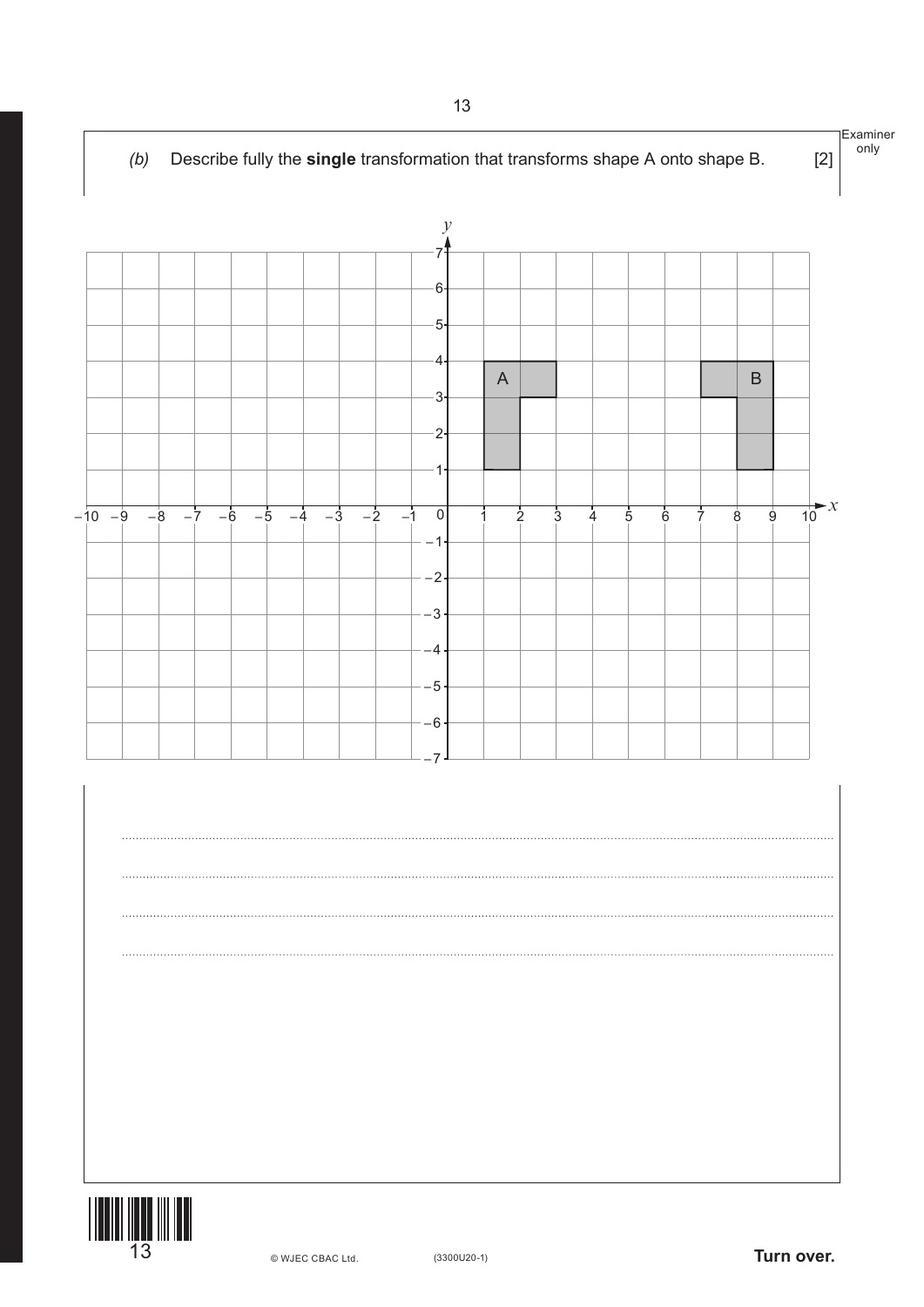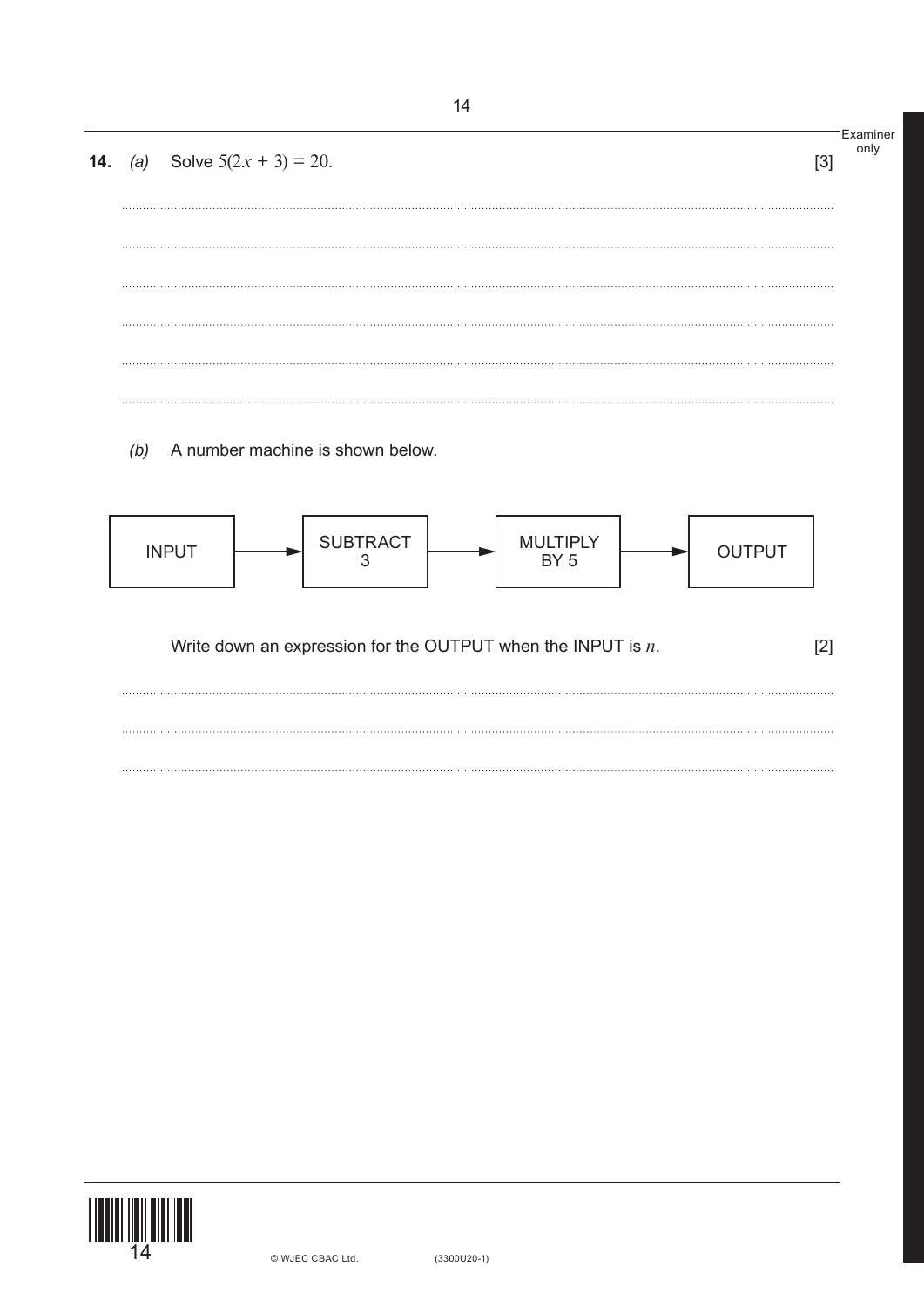

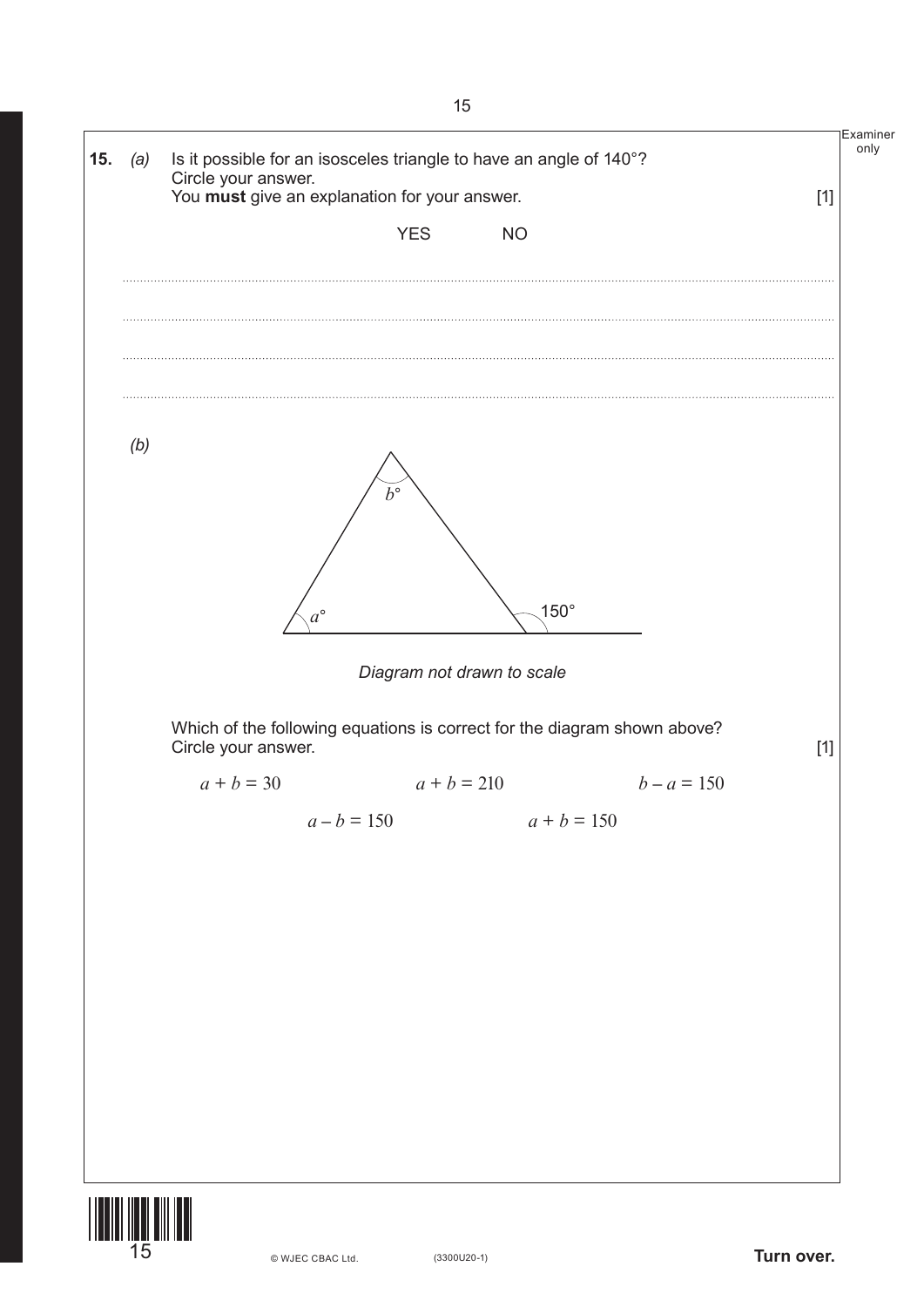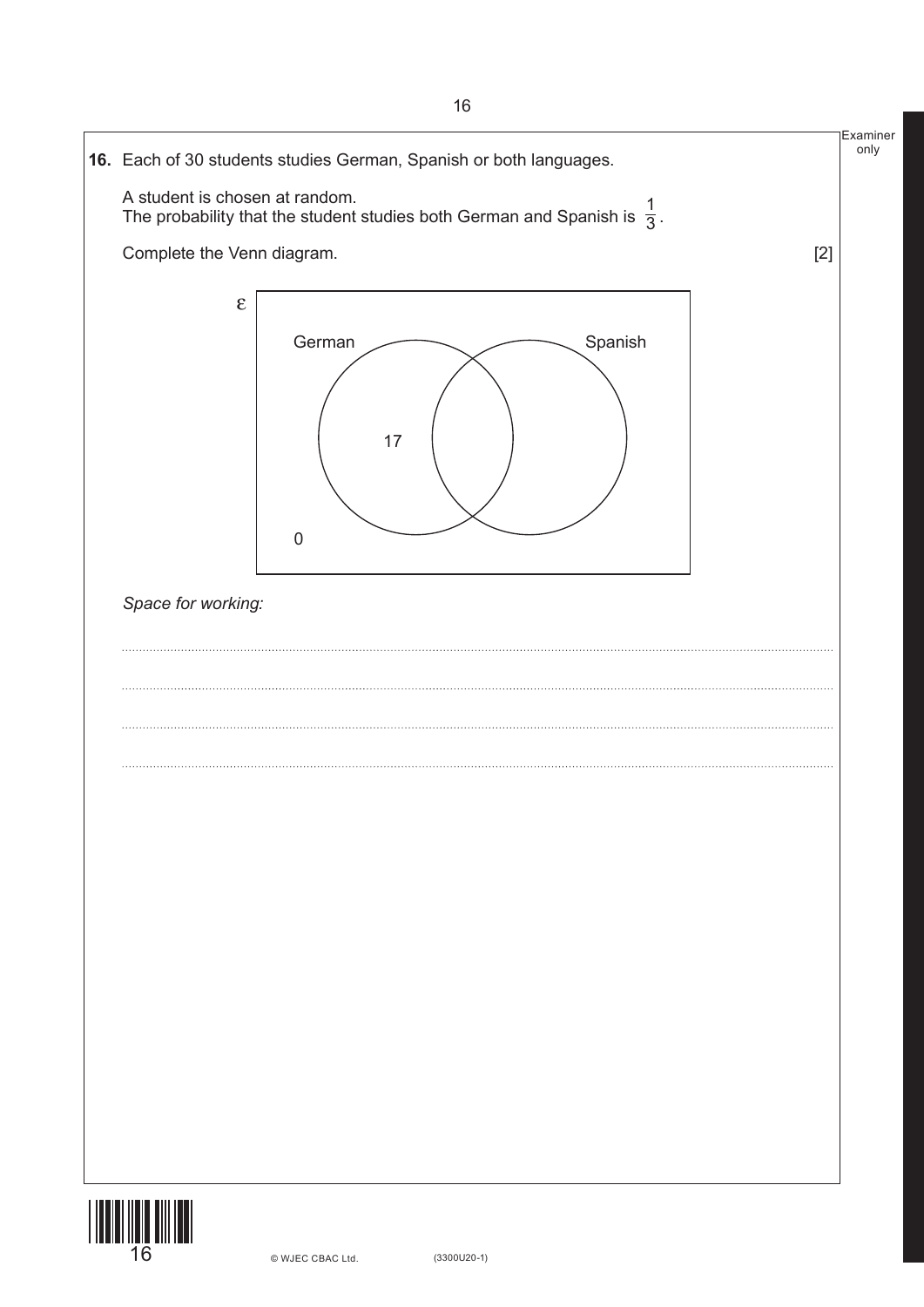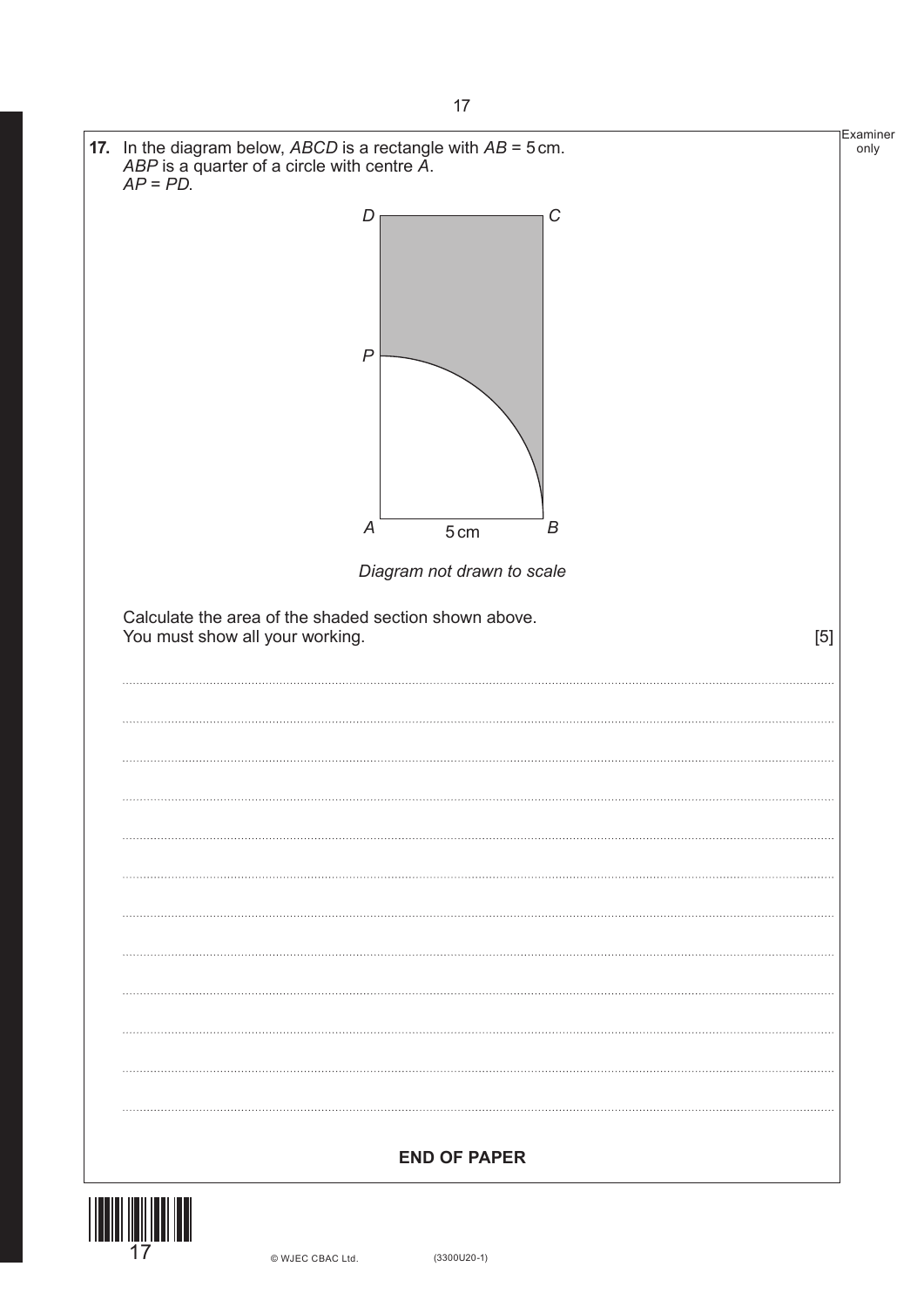| Question<br>number | Additional page, if required.<br>Write the question number(s) in the left-hand margin. | Examiner<br>only |
|--------------------|----------------------------------------------------------------------------------------|------------------|
|                    |                                                                                        |                  |
|                    |                                                                                        |                  |
|                    |                                                                                        |                  |
|                    |                                                                                        |                  |
|                    |                                                                                        |                  |
|                    |                                                                                        |                  |
|                    |                                                                                        |                  |
|                    |                                                                                        |                  |
|                    |                                                                                        |                  |
|                    |                                                                                        |                  |
|                    |                                                                                        |                  |
|                    |                                                                                        |                  |
|                    |                                                                                        |                  |
|                    |                                                                                        |                  |
|                    |                                                                                        |                  |
|                    |                                                                                        |                  |
|                    |                                                                                        |                  |
|                    |                                                                                        |                  |
|                    |                                                                                        |                  |
|                    |                                                                                        |                  |
|                    |                                                                                        |                  |
|                    |                                                                                        |                  |
|                    |                                                                                        |                  |
|                    |                                                                                        |                  |
|                    |                                                                                        |                  |
|                    |                                                                                        |                  |
|                    |                                                                                        |                  |
|                    |                                                                                        |                  |
|                    |                                                                                        |                  |
|                    |                                                                                        |                  |
|                    |                                                                                        |                  |
|                    |                                                                                        |                  |
|                    |                                                                                        |                  |
|                    |                                                                                        |                  |
|                    |                                                                                        |                  |
|                    |                                                                                        |                  |
|                    |                                                                                        |                  |
|                    |                                                                                        |                  |
|                    |                                                                                        |                  |
|                    |                                                                                        |                  |

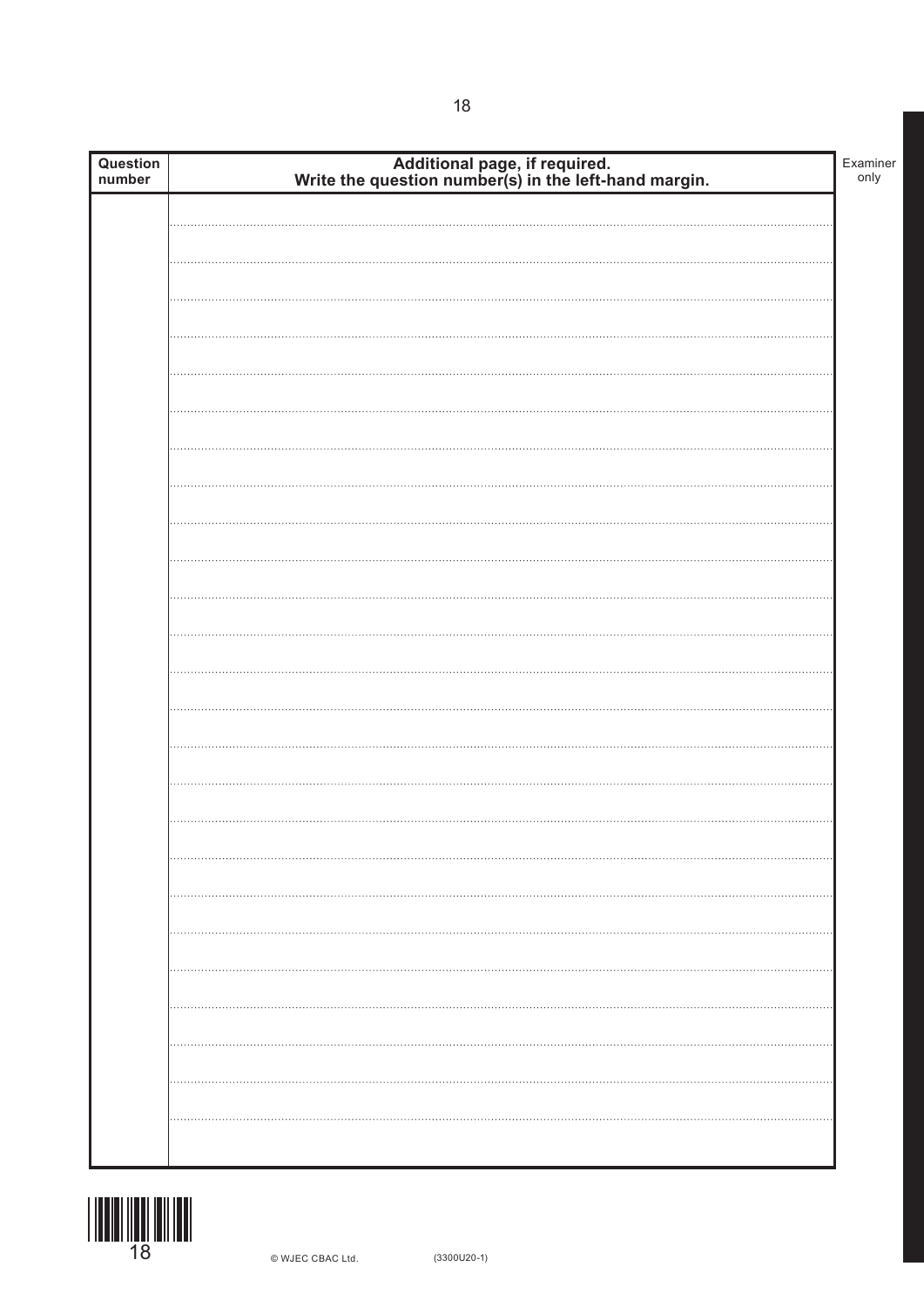## **BLANK PAGE**

19

## **PLEASE DO NOT WRITE ON THIS PAGE**